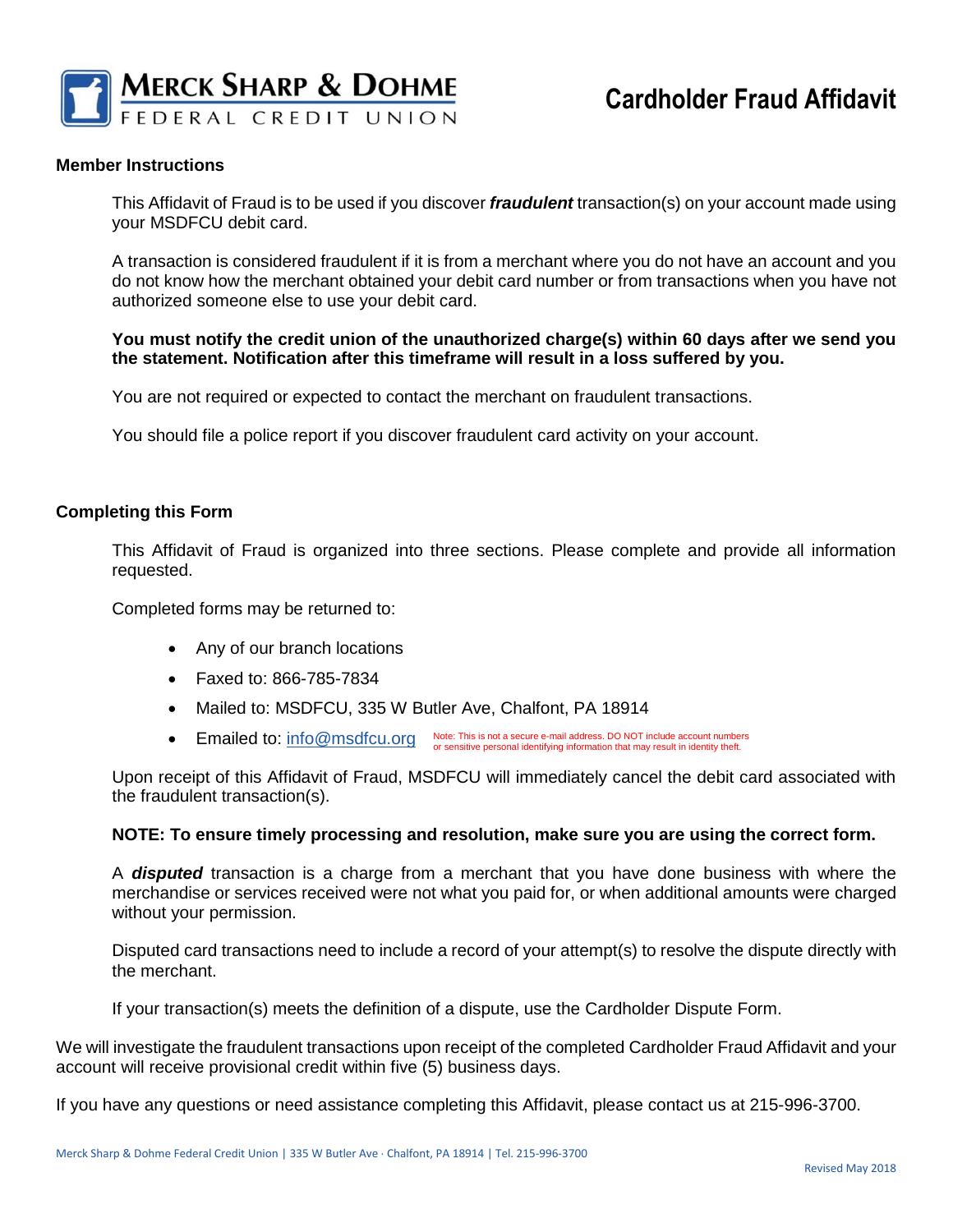

# **Cardholder Fraud Affidavit**

By completing this Affidavit, I claim fraudulent use of my MSDFCU Visa Debit Card and agree to the following:

- I completed this Cardholder Fraud Affidavit Form for the purpose of establishing the fraudulent use of my Visa Debit Card.
- I did not give, sell, or trade my card to anyone nor did I give anyone permission to use my card.
- I have no knowledge that my spouse or minor child (or children) made any transaction(s) on or after the date of the first fraudulent transaction indicated below.
- I did not receive any benefit from the unauthorized use of my Visa Debit Card.
- I did not use my card nor authorized the use of my card by anyone else after I discovered the unauthorized use of my card.
- I have examined all of the unauthorized transactions and, in each instance, I did not originate the transaction nor authorize it.
- Further, I did not receive proceeds or benefits from any of those transactions.

| <b>Cardholder Information</b><br><b>Section I</b>          |                |                               |                                                                                                        |                                                          |                             |                                        |     |  |  |
|------------------------------------------------------------|----------------|-------------------------------|--------------------------------------------------------------------------------------------------------|----------------------------------------------------------|-----------------------------|----------------------------------------|-----|--|--|
| Cardholder Name                                            |                | Home Phone Number             |                                                                                                        |                                                          | Work / Cell Phone Number    |                                        |     |  |  |
|                                                            |                |                               |                                                                                                        |                                                          |                             |                                        |     |  |  |
| <b>Mailing Street Address</b>                              |                |                               | City                                                                                                   |                                                          |                             | <b>State</b>                           | Zip |  |  |
|                                                            |                |                               |                                                                                                        |                                                          |                             |                                        |     |  |  |
| Debit Card Number                                          |                | Did you request this card?    |                                                                                                        |                                                          | How many cards were issued? |                                        |     |  |  |
|                                                            |                |                               | $\Box$ Yes                                                                                             | $\Box$ No                                                |                             |                                        |     |  |  |
| At the time of the Fraudulent transaction(s), my card was: |                | Was law enforcement notified? |                                                                                                        |                                                          | Police report information   |                                        |     |  |  |
| $\Box$ In my possession                                    | $\square$ Lost |                               | $\Box$ Yes<br>$\Box$ No<br>Report Number:<br>If 'yes' is checked, please provide details $\rightarrow$ |                                                          |                             |                                        |     |  |  |
| $\Box$ Never received in the mail                          | $\Box$ Stolen  |                               |                                                                                                        |                                                          |                             | Name of Officer:<br>Police Department: |     |  |  |
| Date Cardholder Discovered Loss                            |                |                               |                                                                                                        | Date Cardholder Reported Loss to Credit Union/ Processor |                             | Date of First Fraudulent Transaction   |     |  |  |
|                                                            |                |                               |                                                                                                        |                                                          |                             |                                        |     |  |  |

#### **Please provide further claim details (if necessary) on a separate sheet**

**Total Amount of unauthorized transactions itemized on the back of this page or on an attached page:** 

### **Section II Cardholder Agreement and Signature**

I hereby give my consent to the credit union to release any information regarding my card and/or card account to any local, state, and/or federal law enforcement agency so that the information can, if necessary, be used in the investigation and/or prosecution of any person(s) who may be responsible for fraud involving my card and/or card account. I swear this Cardholder Fraud Affidavit is true and understand that making a false sworn statement is subject to federal and/or state statutes and may be punishable by fines and/or imprisonment.

Member Signature Date Date of the United States of the United States of the Date of the Date of the United States of the United States of the United States of the United States of the United States of the United States of